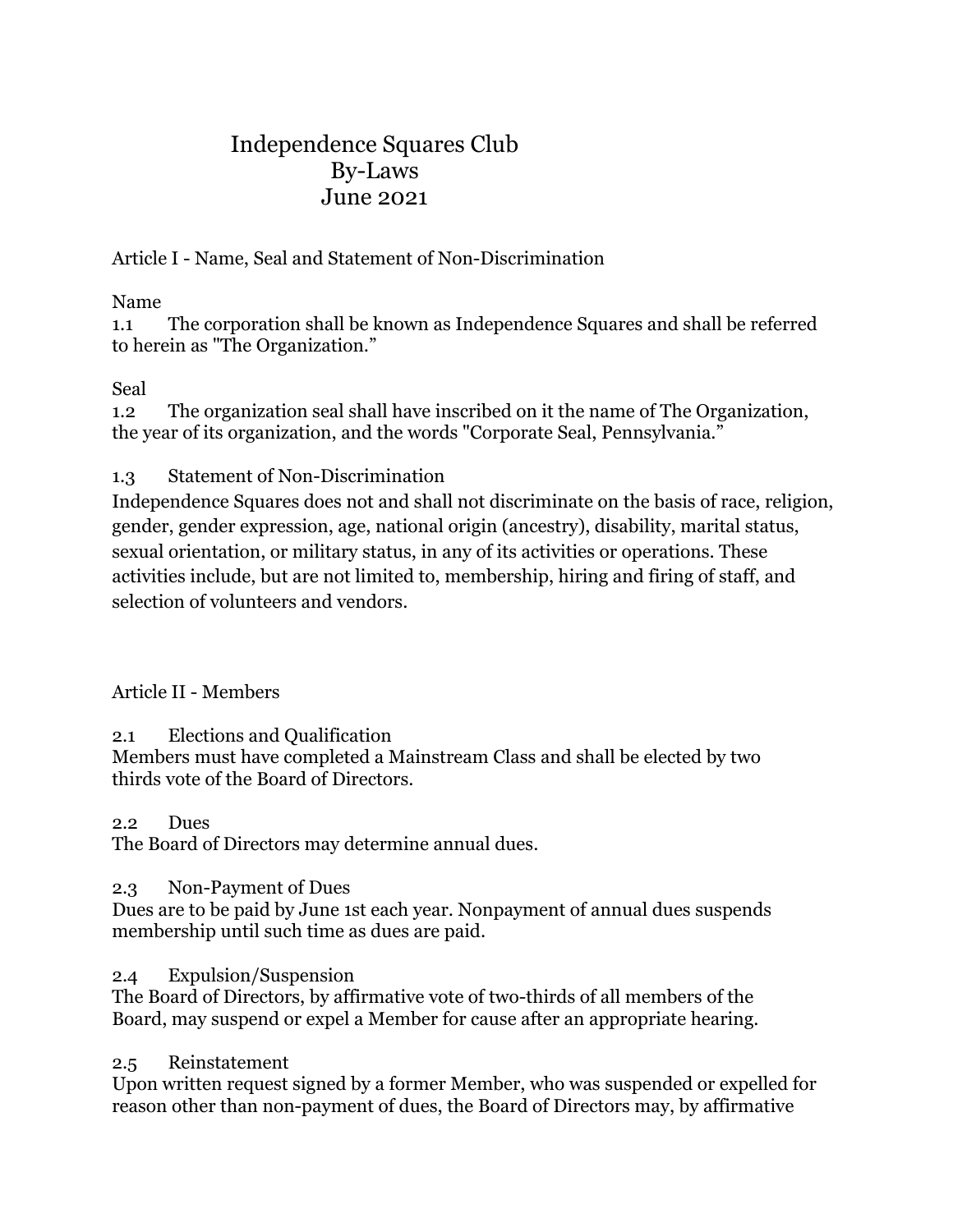vote of two-thirds of the Officers of the Board, reinstate said former Members.

Article III - Meetings of Members

# 3.1 Annual Meeting

The Annual Meeting of Members shall be held on or before June 15th each year. Elections for the Board of Directors shall be held at the Annual Meeting. Members may request, in writing, items be placed on the agenda of Annual Meeting by the Secretary no later than 30 days before the meeting. If the Annual Meeting is not held within six months after the designated time, any Member may call such a meeting.

### 3.2 Special Meetings

Special Meetings of the Members may be called at any time by the President, the Board of Directors, or ten percent of the membership. It shall be the duty of the Secretary to fix the time of the meeting, which shall be held no more than thirty days after the receipt of the request. Business transacted at all Special Meetings shall be confined to the subjects stated in the agenda publicized for that Special Meeting.

## 3.3 Notice of Meetings

Written notice of every Meeting of the Members shall be given by the Secretary to each Member at least fifteen days prior to the day named for the meeting. In the case of a Special Meeting, the notice shall specify the general nature of the business to be transacted.

# 3.4 Quorum

A Meeting of Members duly called shall not be organized for the transaction of business unless a quorum is present. The presence of one-third of the Members shall constitute a quorum at all Meetings of the Members. The Members present at a duly organized meeting can continue to do business until adjournment, notwithstanding the withdrawal of enough Members to leave less than a quorum. If a meeting cannot be organized because a quorum has not attended, those present may adjourn the meeting until such time and place as they can determine. Those who attend the second meeting, although less than a quorum, shall nevertheless constitute a quorum.

# 3.5 Right to Vote

Every Member of the organization is entitled to one vote. The books or records of membership shall be produced at any meeting of The Organization. If at any meeting the right of a person to vote is challenged, the presiding officer shall require records be produced as evidence of the right of the person challenged to vote. The right of a Member to vote ceases upon termination or suspension of membership.

### Article IV -Board of Directors

# 4.1 Powers, Responsibilities, and Accountabilities

The business and affairs of this corporation shall be managed under the direction of the Board of Directors, except as may be otherwise provided in these Bylaws or the Articles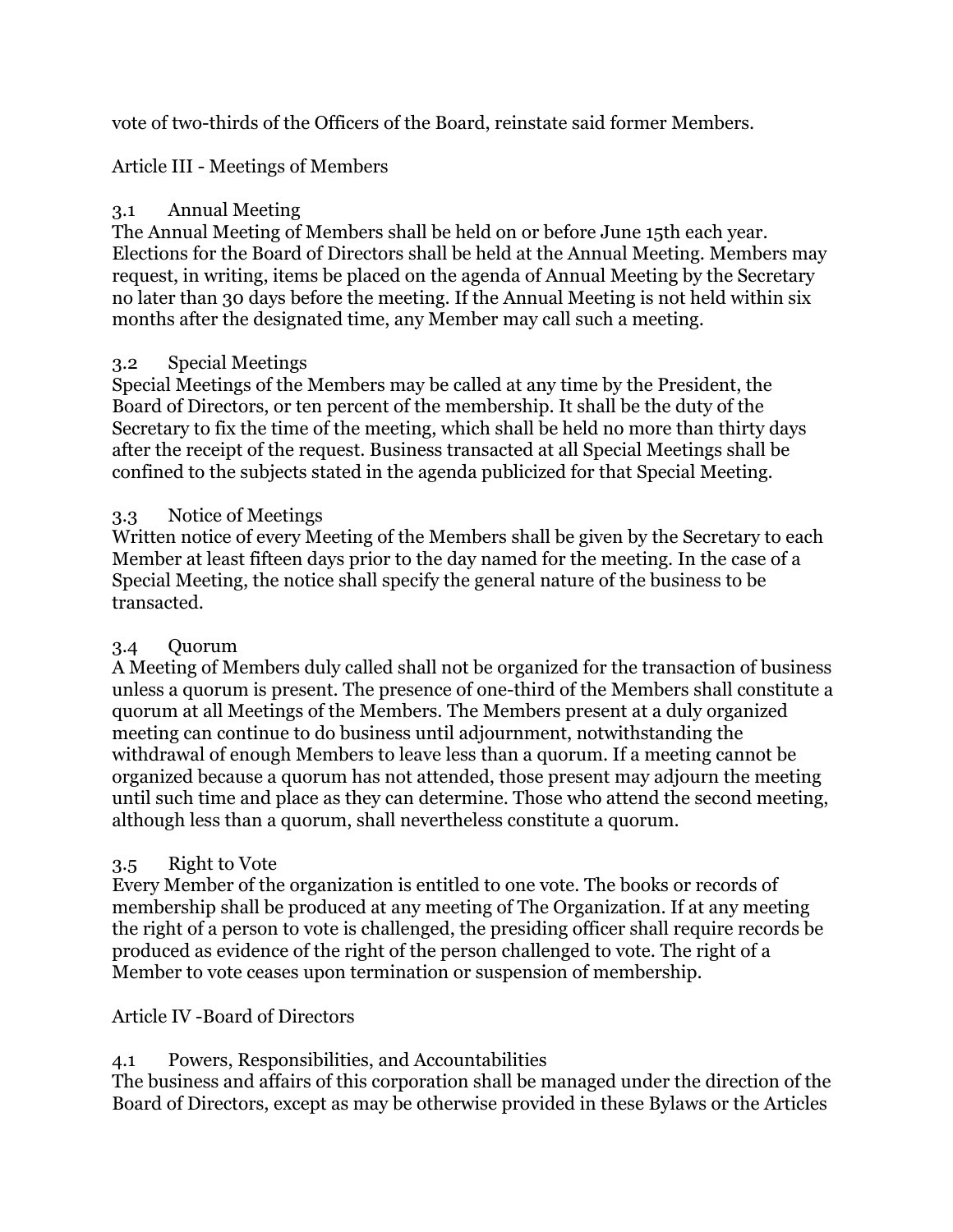of Incorporation. The duties include, but are not limited to, performance of tasks related to its responsibility for policymaking, planning, review, finances, and community relations. The Board of Directors is accountable to the members of The Organization for managing the affairs of The Organization.

### 4.2 Composition

The Board of Directors shall consist of seven officers of The Organization, all of whom shall be members of The Organization. The Officers of The Organization shall be: President, President-Elect, Secretary, Publicity Chair, Treasurer, and two Members-at-Large who serve as Program Representatives. One Member-at-Large position will serve as a representative of the Mainstream and Plus dancers and shall be a member of The Organization who is planning to participate primarily in Mainstream and/or Plus classes/workshops or dance events in the upcoming Fiscal Year. The second Memberat-Large position will serve as a representative of the Advanced and Challenge dancers and shall be a member of The Organization who is planning to primarily participate in Advanced and/or Challenge classes/workshops or dance events in the upcoming Fiscal Year. Those elected to the offices of President-Elect and Treasurer shall have been participating in class and/or Organization activities for a period of no less than two years. In the event that two members wish to share the responsibilities of an elected Office, they may do so as co-Officers on the ballot, but each Office is considered to function as a single voting entity when deciding Board matters.

### 4.3 Election and Terms

- A. Terms will be for one year or until successors are elected, with the exception of the Treasurer and President-Elect who will be elected for 2-year terms. The Treasurer will be elected in odd numbered years. A President-Elect shall be elected each year and will move into the position of President the following year.
- B. Elections shall be held during the Annual Meeting of the Members. All dues paying Members are eligible to vote.
- C. All terms begin at the close of the Annual Meeting at which elections are held.
- D. Notice of the date and time of the elections and any declared candidates will be given to each Member at least 30 days prior to the election.
- E. One-third of the eligible Members must vote in order for the election to be valid. If the election is held at a duly announced Annual Meeting and the number of Members present is smaller than one-third of The Organization, this shall be considered a quorum for electing Officers of The Organization.
- F. Voting may be by ballot, mail, or any reasonable means decided on by the Board of Directors.
- G. No less than one nor more than three Judges of Election may be appointed to collect and count ballots. No candidate for office may be a Judge of Election.

### 4.4 Responsibilities

- A. President
- 1. Shall be Chief elected Corporate Officer of The Organization
- 2. Shall preside at all meetings of The Organization and the Board of Directors.
- 3. Shall be responsible for seeing that the lines of direction given by the Members of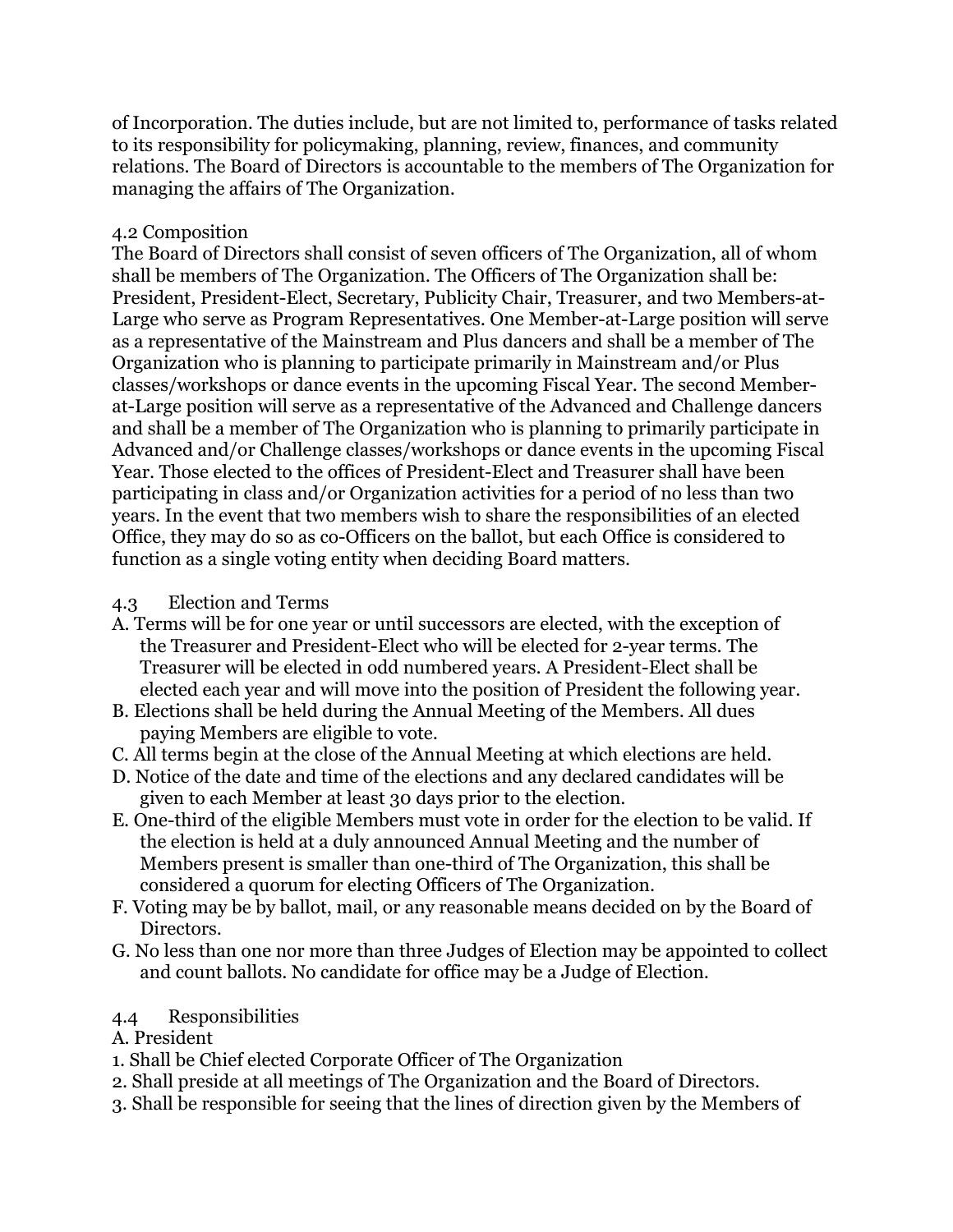The Organization and the actions of the Board of Directors are carried into effect.

- 4. Shall report to the membership and the Board of Directors on the conduct and management of the affairs of The Organization.
- 5. Shall serve as ex-officio member of all committees established by the Board of Directors. In particular, the President is responsible for ensuring that these standing committees are staffed and functioning as necessary for operation of club functions:
	- a. Bylaws Committee
	- b. Caller Liaison Committee
	- c. Facilities Committee
	- d. Fly-In Committee
	- e. Nominating Committee
- 6. Shall have such powers and perform such duties as are included elsewhere in these Bylaws and are usual to this office.
- B. President-Elect
- 1. Shall preside at meetings of the Organization and the Board in the temporary absences or disability of the President.
- 2. Shall be responsible for overseeing new member recruitment efforts.
- 3. Shall be responsible for overseeing publicity related to special events.
- 4. Shall assist with any other duties as are usual to this office or as delegated by the President or at the discretion of the Board of Directors.
- C. Secretary
- 1. Shall see that notices of all meeting of The Organization and the Board of Directors are issued and that the minutes of such meetings are kept and distributed to the membership.
- 2. Shall maintain the legal and other non-financial records of The Organization
- 3. Shall be responsible for all internal correspondence for The Organization.
- D. Treasurer
- 1. Shall be responsible for monitoring the control, receipt, and custody of all assets of The Organization; making deposits of funds collected at club events; ensuring proper and sufficient liability insurance coverage; monitoring disbursements as authorized by the Board of Directors; reporting receipt, use, and disbursements of all assets of The Organization.
- 2. Shall be responsible for all tax forms, including employee income tax records and filing of all applicable Federal, State and Local tax forms in a timely manner.
- 3. Shall be responsible for maintaining the Post Office Box and picking up and distributing mail from it on a regular basis.
- 4. Shall ensure that at least the Treasurer and three other Board become signatories of the club bank account(s) in a timely fashion for the duration of their term(s) of office.
- 5. Shall exercise the powers and perform such duties as are usual to this office or as delegated by the President or at the discretion of the Board of Directors.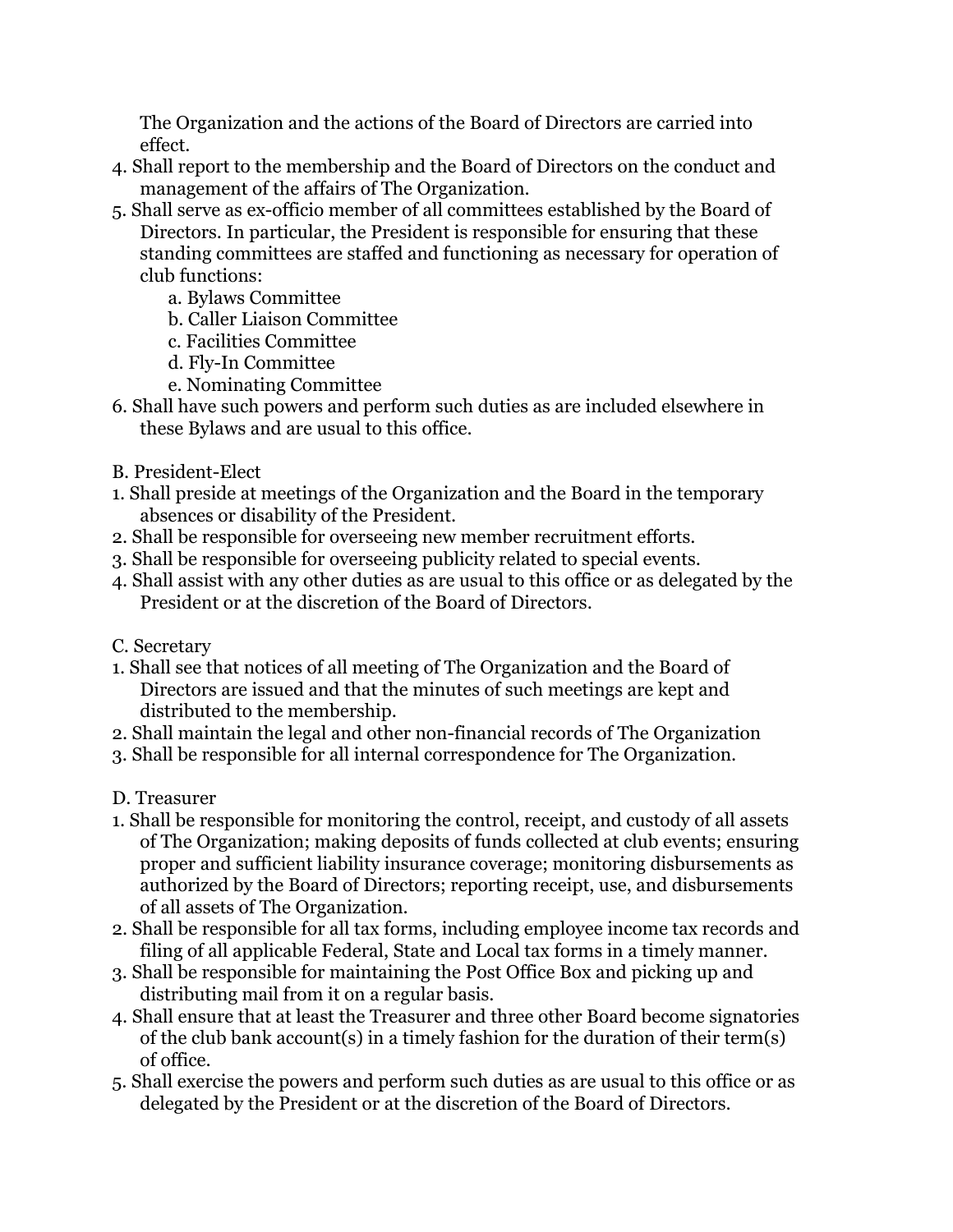- E. Members-at-Large (Program Representatives)
- 1. To act as ombudsmen for the concerns of their respective programs and to report the outcome of the Board Meetings to their programs on the issues that concern them.
- 2. Shall be liaisons with the membership of the relevant programs at lessons, dances and other activities.
- 3. Shall sustain open channels of communication with dancers, teachers and the Board.
- 4. Shall coordinate the meeting and greeting of dancers at their respective classes and*/*or workshops.
- 5. Shall be responsible for maintaining a list of participants in each program for the following purposes:
	- a. Making Dance Booklets available for each class program.
	- b. Communication between the Caller and the Board of Directors for
	- determination of who will receive a certificate of graduation from each class.
	- c. Ordering club badges.
	- d. Retention purposes.
- 6. Shall be in charge of coordination of retention efforts for dancers.
- 7. Each of these members at large shall be elected by the entire membership of The Organization.
- 8. Shall exercise the powers and perform such duties as are usual to this office or as delegated by the President or at the discretion of the Board of Directors.
- F. Publicity Chair
- 1. Shall be responsible for all external correspondence for The Organization, including oversight and maintenance of all of The Organization's social media accounts.
- 2. Shall oversee dissemination of information pertaining to club activities to the wider community.
- 3. Shall perform other duties as are usual to this office, or as delegated by the President or at the discretion of the Board of Directors.

### 4.5 Meetings of the Board of Directors

Meetings of the Board shall be held at such time and place as may be determined by the Board. Special meetings of the Board may be called by the President or by onequarter of the Board Officers at any time. A majority of the Officers of the Board shall be present in person to constitute a quorum for the transaction of business. Acts of a majority of the Officers present at a meeting at which quorum is present shall be the acts of the Board of Directors.

### 4.6 Removal of Officers

Any Board Officer may be removed from position, without assignment of any cause, by a vote of two-thirds of the other Board Officers at any duly convened meeting of the Board or by a vote of two-thirds of the Members present at any duly convened Meeting of the Members, provided that written notice of intention to consider removal of such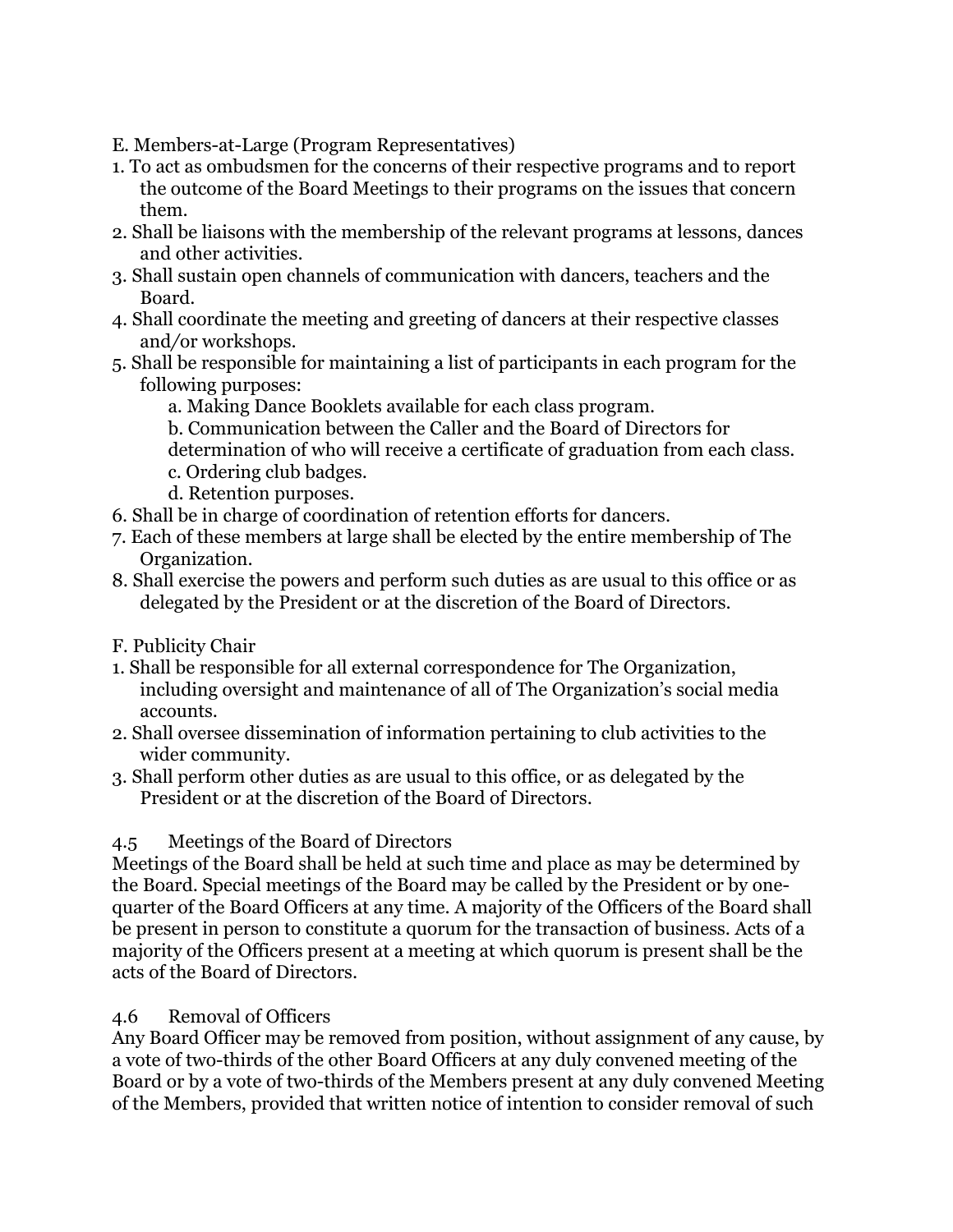Board Officer has been included in the notice of the meeting. No Board Officer shall be removed without having the opportunity to be heard at such meetings, but no formal hearing procedure need be followed.

Any Board Officer who is absent from two consecutive Board meetings without making any report of duties accomplished, either in writing or through contact with a Board Officer present at that meeting, shall be considered to have resigned from the Board and may be replaced as described in Section 4.7.

### 4.7 Vacancies

The Board shall have the power to fill all vacancies in its Officers for a term that lasts until the next Annual Meeting of The Organization. An Officer appointed to fill the vacancy of the President-Elect position will be called the Vice President, with no assumed right of succession to the Presidency. All appointed Officers shall retain all the remaining powers and duties associated with their Office until new elections are held at the next Annual Meeting.

Article V - Committees

### 5.1 Establishment

The Board of Directors may establish such standing committees as it deems necessary. Each committee of the Board shall serve at the pleasure of the Board and shall remain accountable to the Board in all its activities. A committee shall be created by the resolution of the Board. Any such committee, to the extent provided in the resolution of the Board, shall have and may exercise all of the powers and authority conveyed by the Board, except that no committee shall have any power or authority as to the following:

A. The filling of vacancies on the Board

B. The adoption, amendment, or repeal of the Bylaws (ref Article IX).

C. The amendment or repeal of any resolution of the Board.

D. Action on matters committed by the Bylaws or by resolution of the Board to another committee of the Board.

5.2 Appointment and Terms of Chairpersons and Members

The Chair and members of each committee of the Board shall be appointed by the President from among the members of The Organization. The President serves as an ex-officio member of each committee.

### 5.3 Standing Committees

Standing committees of the Board shall include but not be limited to the following:

- a. Bylaws Committee
- b. Caller Liaison Committee
- c. Facilities Committee
- d. Fly-In Committee
- e. Nominating Committee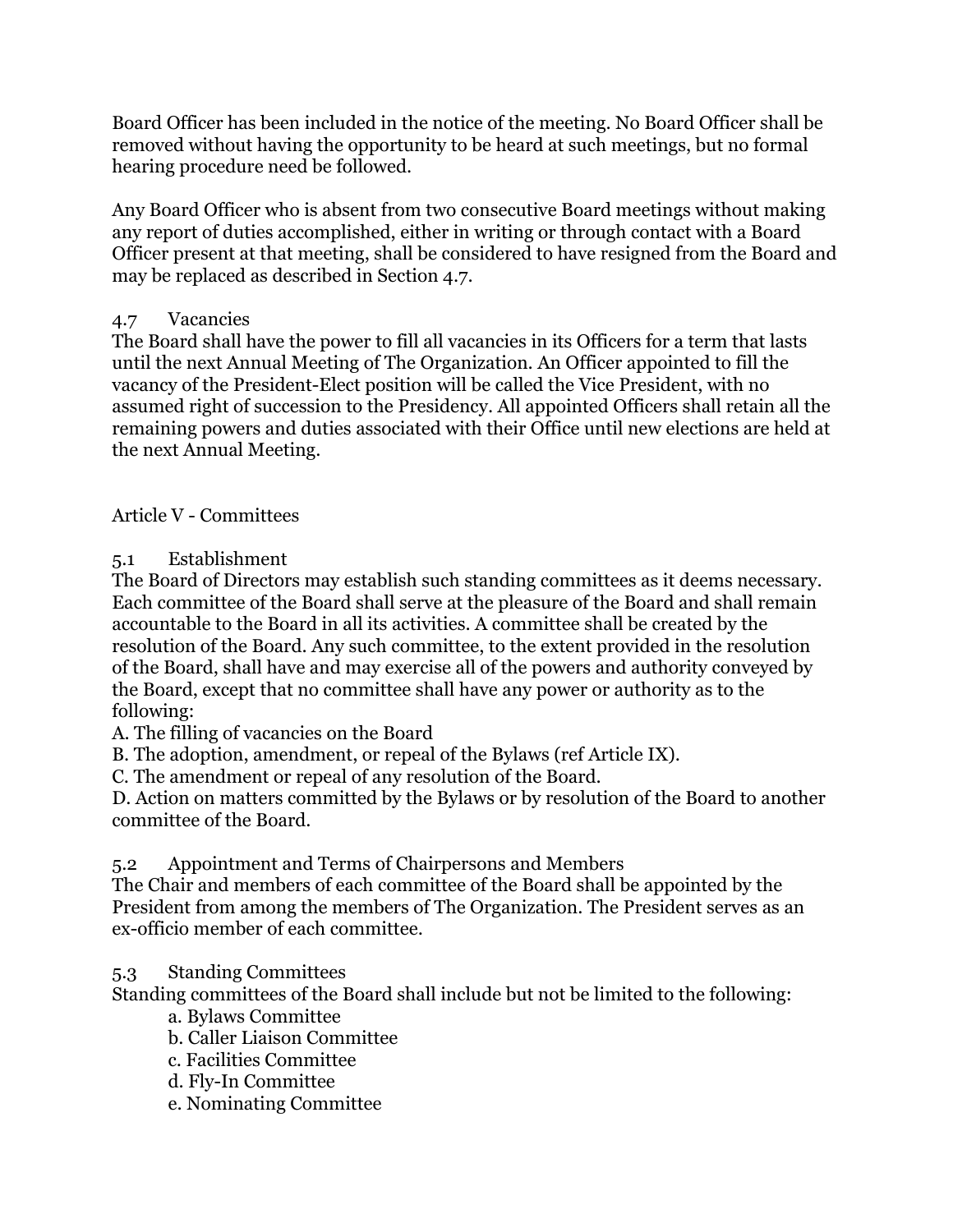### 5.4 Nominating Committee

The purpose of the nomination committee is to prepare a slate of candidates for election to the Board. The Chair of the committee will be appointed by February 15 each year. The Chair will appoint a minimum of 2 committee members. The committee shall gather information to help identify prospective candidates and actively seek nominations. The committee shall provide the Secretary with a prepared ballot no later than 30 days prior to the Annual Meeting. Members of the Nominating Committee shall typically serve as Judges of Election.

### Article VI - Books and Records

### 6.1 Records

The Organization shall keep the following books and records:

A. Records of the proceedings of all meetings.

- B. Bylaws, including all amendments.
- C. Membership register, giving names, addresses and dates of payment of dues.

D. Books or records of financial accounts and contracts.

Article VII - Annual Report

### 7.1 Contents of the Report

The Board of Directors shall present annually to the Members, a report, verified by the President and Treasurer, or by a majority of the Officers, showing, in appropriate detail, the following, but not limited to:

- *A*. Balance Sheet
- B. Statement of Changes of Fund Balances
- C. Income Statement
- D. The number of Members as of the date of the report with a statement of increase or decrease during the year immediately preceding the date of the report. This report shall be filed with the minutes of the Annual Meeting.

Article VII - Fiscal Responsibilities and Transaction of Business

### 8.1 Fiscal Year

The Fiscal Year of The Organization shall be June 1 to May 31.

### 8.2 Right to Receive Income

The Organization shall have the right to receive income, and in so doing, may make an incidental profit. All such profits shall be applied to the maintenance and operation of The Organization. In no case shall it be distributed among Members or Board Officers, however The Organization may pay reasonable compensation for services rendered.

### 8.3 Signatures

All checks, contracts, demands for money, and notes of the Organization, shall be signed by two Officers designated by the Board of Directors.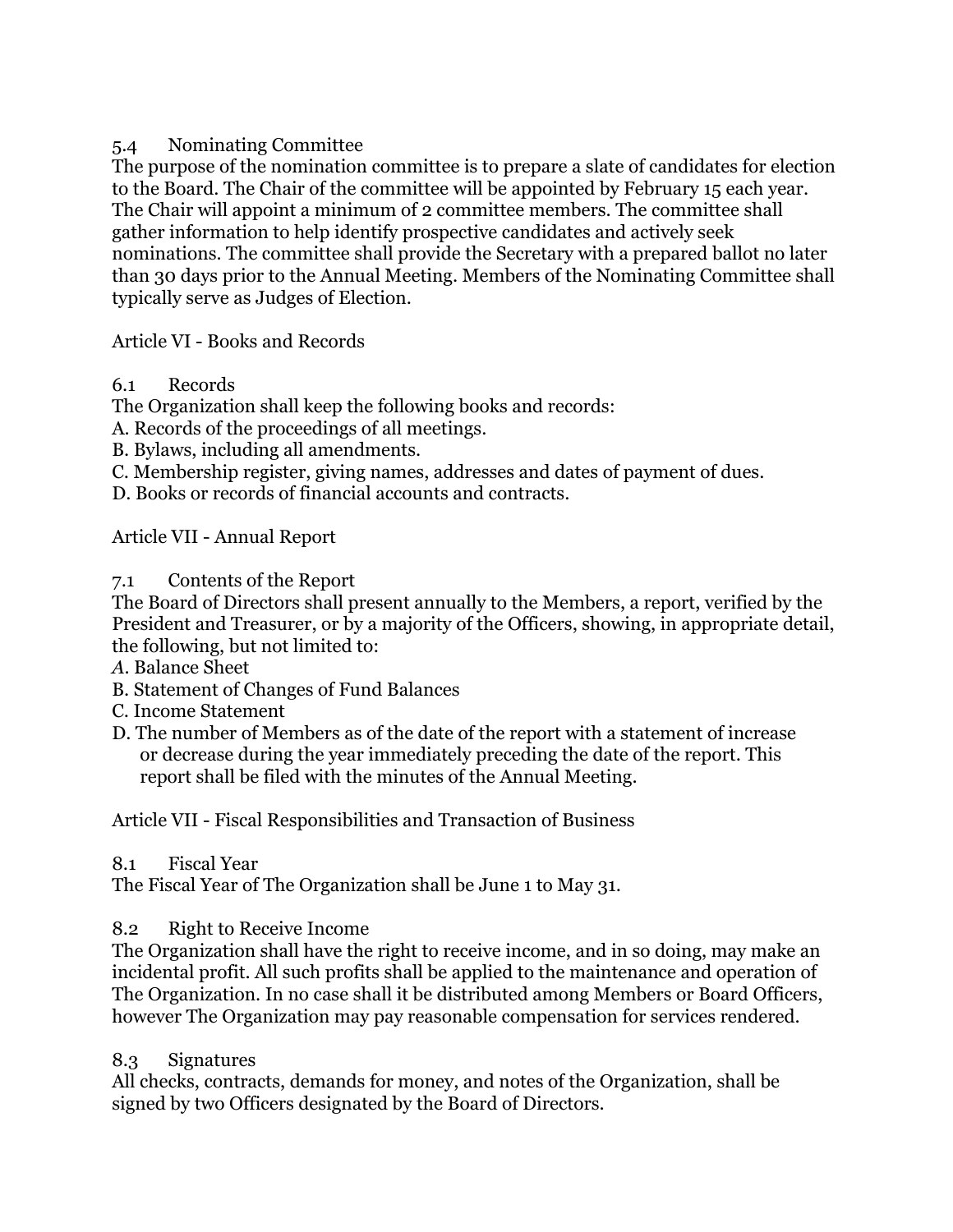### 8.4 Annual Budget

The annual budget of estimated income and expenditures shall be approved by the Board of Directors. No expenses shall be incurred in excess of total budgetary appropriations without prior approval of the Board of Directors.

#### 8.5 Report of the Financial Operations

A summary report of the financial operation of The Organization shall be made at least annually to the membership and to the public in such form as the Board of Directors shall prescribe.

### 8.6 Dissolution

A motion to dissolve, disband, or otherwise terminate the existence of The Organization must be approved by a two-thirds vote of the Members. In the event of the dissolution or final liquidation of The Organization, after all liabilities and obligations of the corporation have been paid, satisfied, and discharged, all remaining property and assets of the corporation shall be distributed, conveyed, assigned, or transferred to Organizations which comply with the following conditions: Such Organizations must be organized expressly for the purpose of serving the gay and lesbian community in the Delaware Valley. Such Organizations must be organized and operated exclusively for educational or charitable purposes as contemplated by Section 501(c)3 of the Internal Revenue Code of 1986 as amended.

### 8.7 Indemnification

The Organization shall indemnify any person who was or is a party or threatened to be made a party to any threatened, pending, or completed action, suit, or proceeding (including actions by or in right of The Organization to procure a judgment in its favor) by reason of the fact that the person is or was representative of The Organization, or is or was serving at the request of The Organization as representative of another Organization, against expenses, judgment, decrees, fines, penalties, or amounts paid in settlement in connection with defense of any pending or threatened action, suit, or proceeding, criminal or civil, to which any of the above named individuals is or may be made party by reason of being or having been such director, officer, or employee. The indemnification may be agreed to provided a determination is made by counsel for the Organization or, in absences of such a determination, by a disinterested quorum of the Board of Directors, that:

a. The director, officer, or employee in question was not, and has not been, adjudicated to have been guilty of misconduct in the performance of duty to The Organization in which the position of director, officer, or employee was held.

b. Such individual acted in good faith in what that person reasonably believed to be the best interest of The Organization.

c. In any matter the subject of a criminal action, suit, or proceeding, such individual had no reasonable cause to believe that his/her conduct was unlawful.

Article IX – Amendments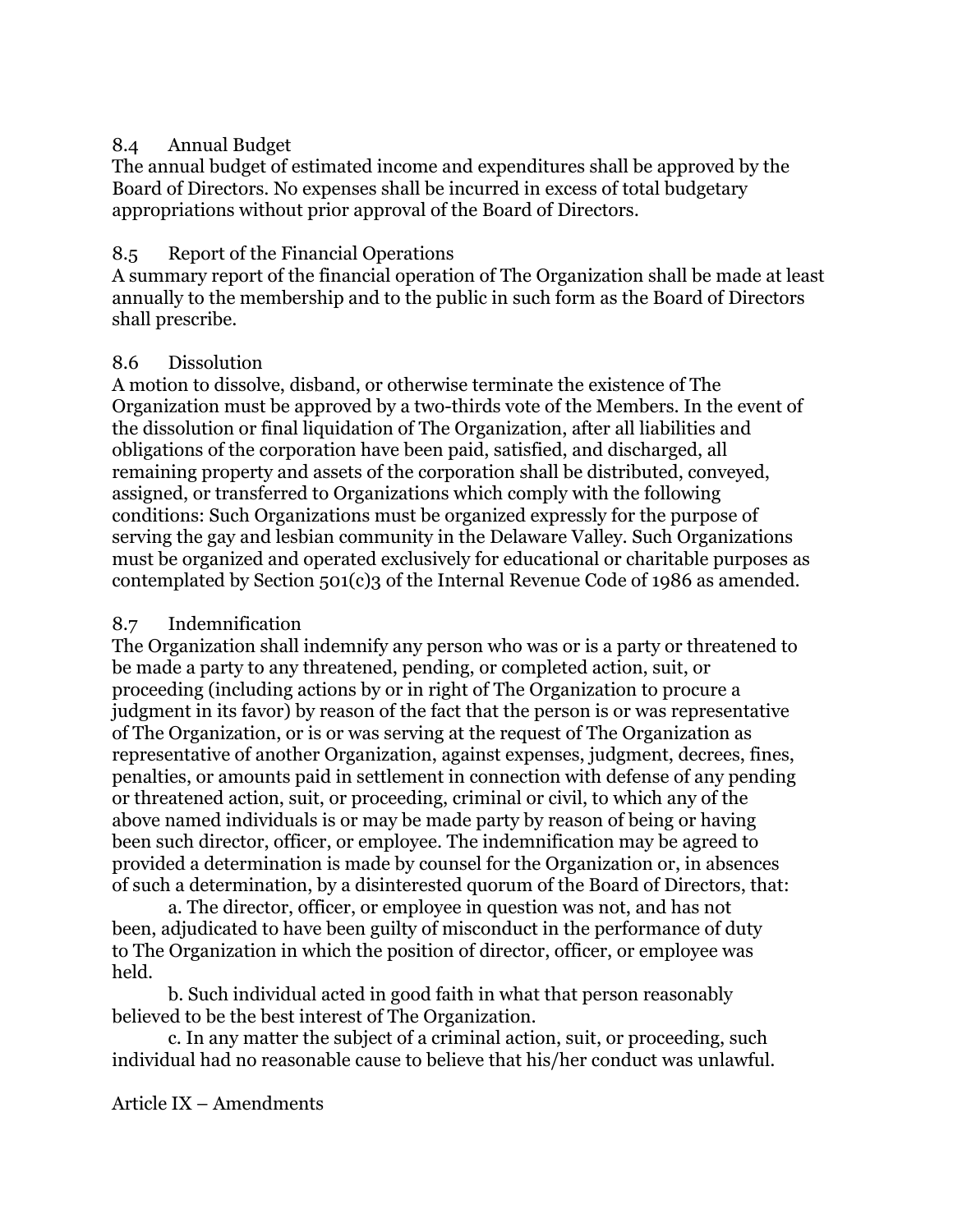9.1 The Bylaws may be adopted, amended, or repealed by a vote of the members. Changes may be made at any meeting, provided lawful notice of time, place and purpose has been given to the members. Affirmative vote of a majority of the quorum assembled is necessary for revision.

### Article X - Club Callers

#### 10.1 Definition

A Club Caller shall be defined as a person employed or appointed by the Board of Directors to teach classes. A Club Caller may not be elected to the Board of Directors, and may not dictate general club policy. The significant other(s) of a Club Caller elected to the Board of Directors must recuse themselves from making Caller related decisions so as to avoid the appearance of conflict of interest.

#### 10.2 Caller Designations

Club callers may be designated either as Professional or Apprentice or Shadow Callers.

### 10.3 Professional Callers

- A. A Professional Club Caller is an established Caller hired and paid by the club to instruct classes or perform at non-class dances, or both.
- B. The President of the Board or the Caller Liaison Committee shall be the liaison between the Professional Club Caller and the club, and keep the Caller informed of any changes or relevant discussion related to the Caller's duties as well as relaying the Caller's concerns to the Board.
- C. The relationship between the club and the Caller shall be mutually supportive.
- D. The club will insure, through its contracts with the Caller, steady employment and income. The Caller, in exchange, will offer the club rates lower than normally received for a one-night performance. The Caller also is expected to be available for community events or demonstration performances, as the Caller's time and previously contracted engagements permit.
- E. The Caller is responsible for conducting the classes in a manner that assures maximum performance from the class members.

### 10.4 Apprentice Callers

An Apprentice Club Caller is a club member who is currently practicing but has not yet become established as a Caller. With the approval of the Board of Directors, this person may ask any Professional Caller hired by the club for the opportunity to call during a dance or class, and may do so at the Caller's discretion. Apprentices also may ask the Board for permission or assistance to schedule opportunities to practice calling for club members outside regularly scheduled dances and classes.

#### 10.5 Shadow Callers